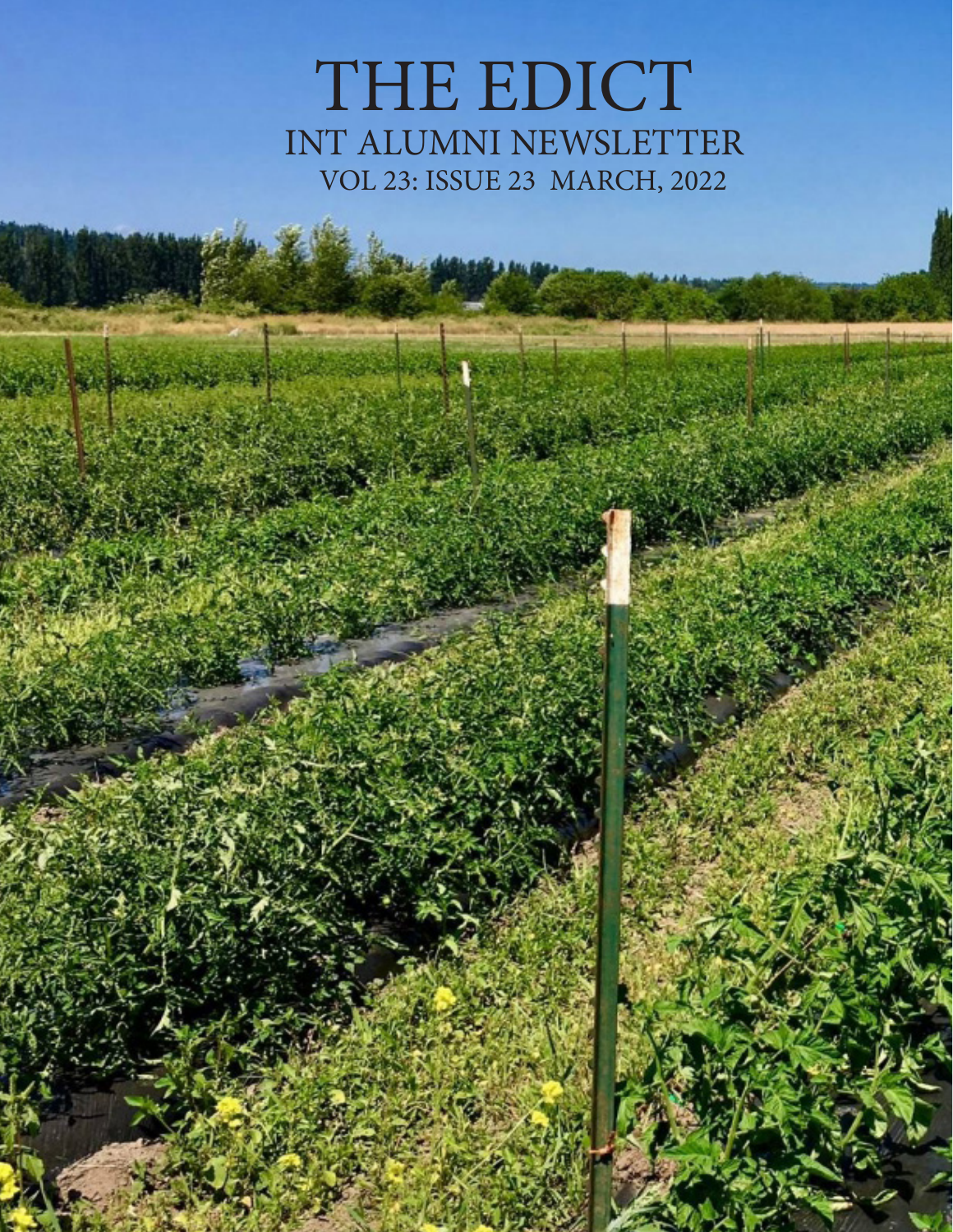*ALYCE KAMPIRE MUWONGE CFO/ DIRECTOR ORTUS AFRICA*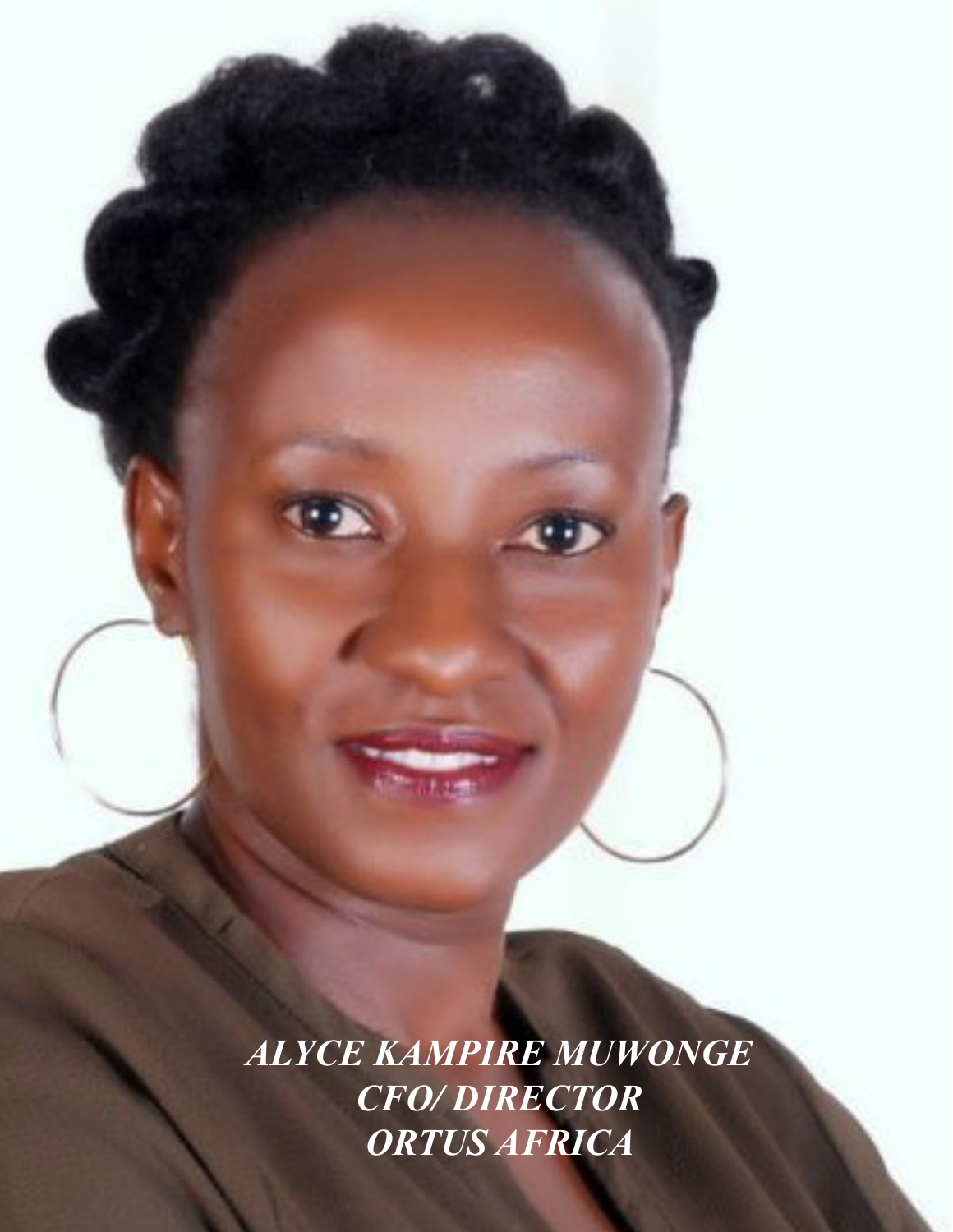# 1. How has INT Transformed you?

INT is a training of minds, a changing of ideas, a transformation of people into "No-Excuse Leaders". It is a kind of battle field that you will never forgot and through the entire course, it becomes apparent that this was a journey started with a much bigger mandate than myself. I journeyed on a path chosen and defined, led by the Spirit of God. As *Proverbs 16:9 (AMP) says; "A man's mind plans his way, [as he journeys through life], But the Lord directs his steps and establishes them."* I realize I am part of a bigger plan, defined by the people I met, the things I learnt, the things I saw and heard. My transformation through INT came with the grounded understanding of putting first things first. I was reminded what it means to be a person of value; the role of the church in national transformation and our mandate as sons of God in Nation building. I have come to embrace and now hold a burning desire for transformation of our Nation Uganda and Africa with lessons built on Godly foundations and principles.

2. What are the key transformations in your area of passion?

When you compare African nations, the challenges we grapple with are simi-

lar centering round – food, education, health, infrastructure, leadership and governance. My personal INT project is focusing on providing innovative sustainable agricultural solutions that contribute towards increased productivity, access to market and access to finance, whilst expanding and growing the use of digital platforms as vehicles for reducing market inefficiencies.

# 3. What are the impacts of these transformations?

Impact from the above project is through the following areas;

- Farmers are profiled and provided with digital identification enabling traceability and sustainable engagement with farmers;
- • Youth engaged into gainful employment and women in additional employment leading to improved household incomes;
- 30% increase in revenue through introduction of improved variety of agricultural inputs - seed, fertilizers, pesticides and use of mechanization;
- • Facilitate access to financing to rural households in the agricultural sector untended to by traditional financial providers
- Capacity building through agronomy and financial literacy train-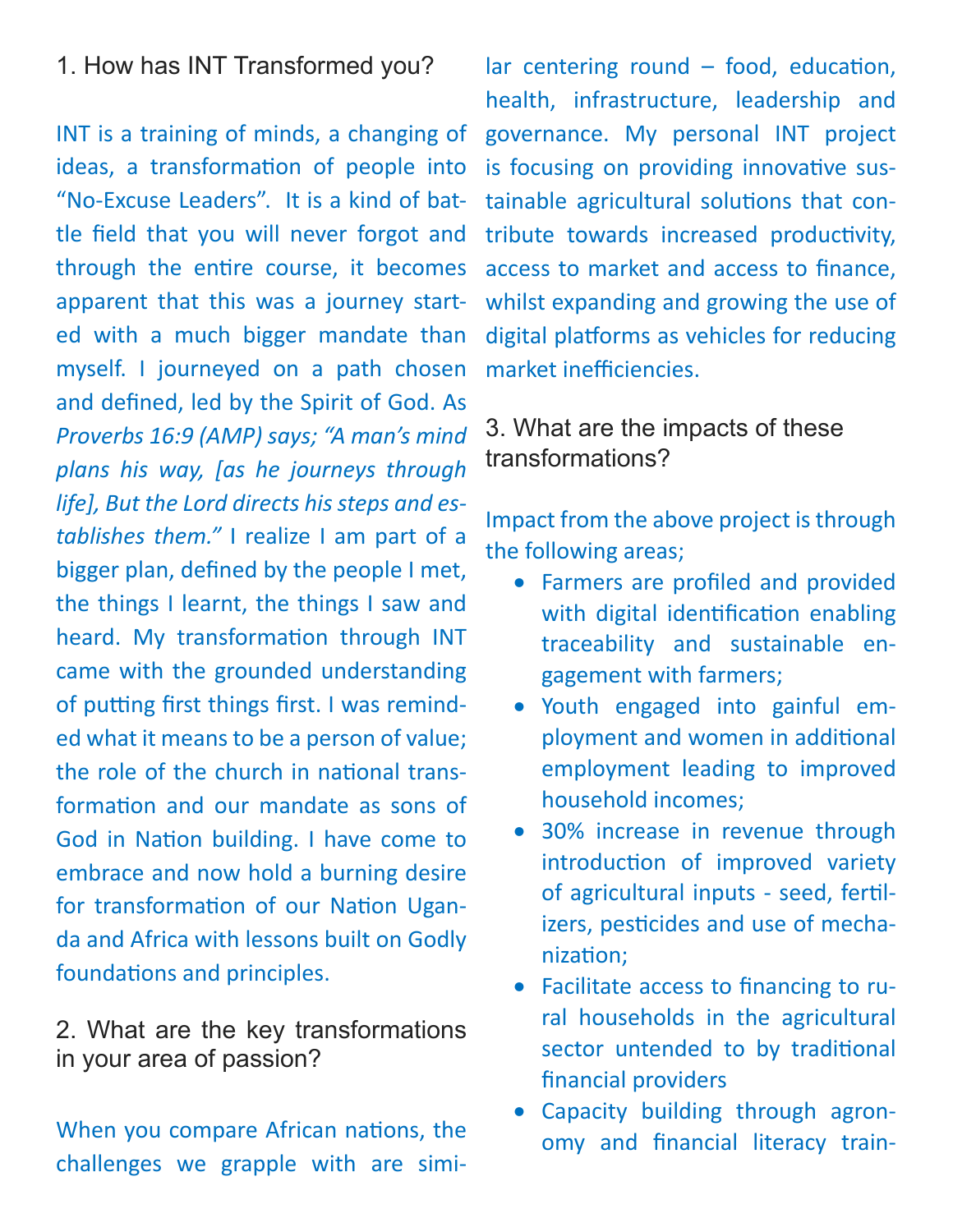ing programs. Farmers are skilled to use the IT platform to access agro-inputs, advisory and market information.

#### 4. What is your favorite book?

"Becoming" Michelle Obama. Becoming is the memoir of former United States First Lady Michelle Obama published in 2018. Why I like this book is that Michelle has become many things to many people. She was the student who saw dreams come to pass. She was the voice of health care and health systems. She was a voice of hope and confidence to youth, women and men. She was a voice of fashion with her easy and beautiful style sense. A mother, a friend, resilient, intelligent and wise, a lady who sat in the board rooms of large corporate bodies, at school assemblies of kindergartens, graduation ceremonies, dined with the movie stars, sat in offices of presidents and in her own right impacted the world far beyond being just the United States First Lady.

## 5. What was your favorite INT book?

"Churchshift" by Sunday Adelaja. This was for me the perfect alignment of church and the world. It broke those walls that we had seen for a long time built around church and how the church related with the world – there was a disconnect. Often times we underestimate the power and effect the church has and the ability to cause political change, which Sunday helped to bring to light – the church has the advantage of the power in numbers, I saw it in action in his book. I was at a place where certain pieces of my spiritual journey and career were not yet clear. He broke those walls of church, I quote; *"The emphasis of the churches were not in how much work or home keeping is done in the four walls of the church itself, they rather told the Protestants to go prove their love to God at their work places through the quality of their works."* I am able to see my work as ministry and that places a far larger mandate upon me than just earning a living.

## 6. How is your INT project going?

There have been lots of lessons learnt, successes and challenges. When you are dealing with human beings, your project on paper may not be as what is on the ground. I am encouraged by the progress made thus far for this project which started in 2021. We have reached out to farmers and profiled thousands of them providing them with a digital identity. Farmers are excited about the improved high yielding seed varieties and mechanization. The seed of course comes at a slightly more than the lower quality substitutes on the market, which therefore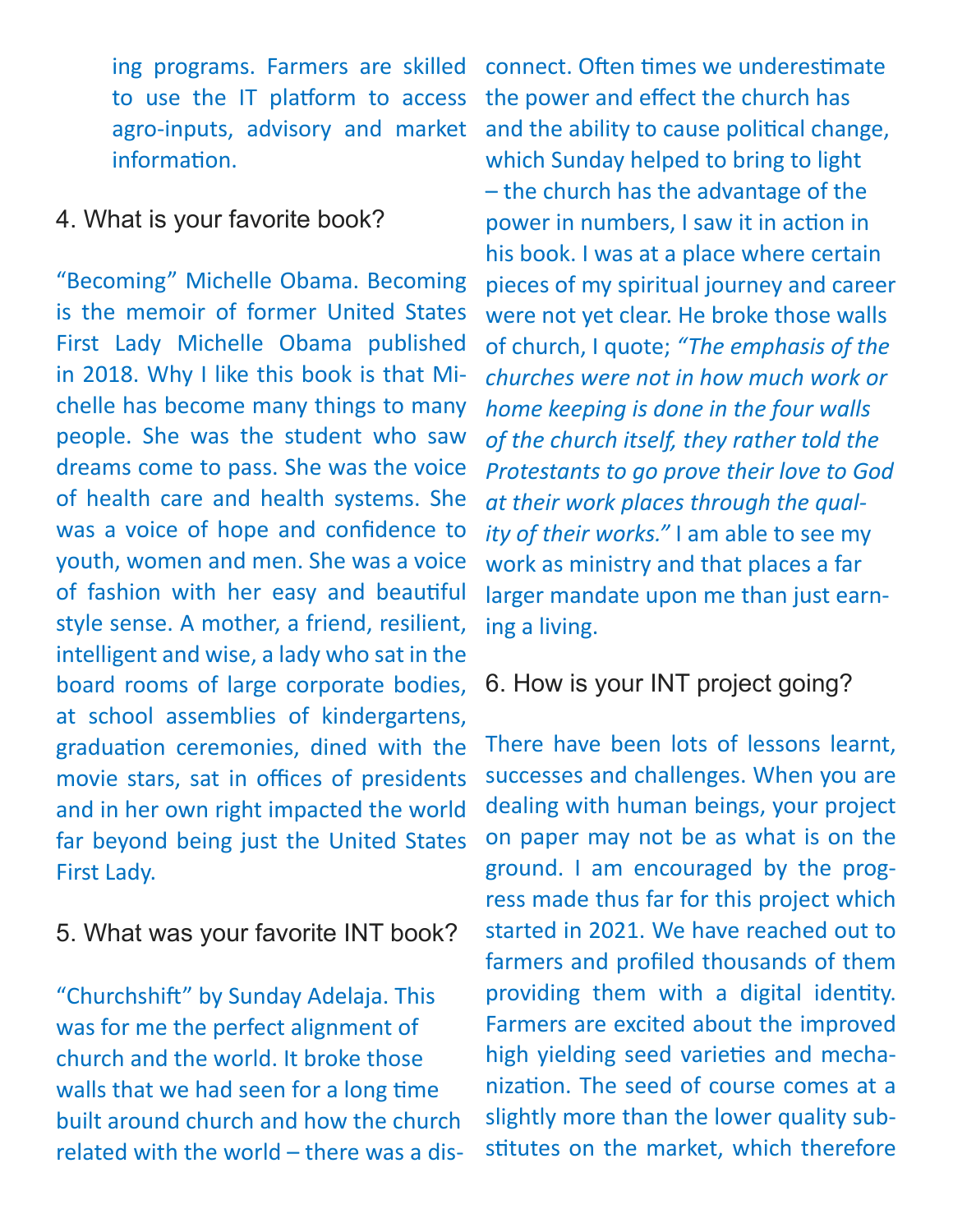required a lot of buy-in and sensitization of farmers for acceptance. Financial literacy training was started amongst a few farmer groups. We see the need to further capacity development both in agronomy and continued financial literacy training. During the month of March– April 2022, we will be piloting (providing seed, mechanization, market through off-takers) with some farmers that have completed documentation required to enable them access finance.